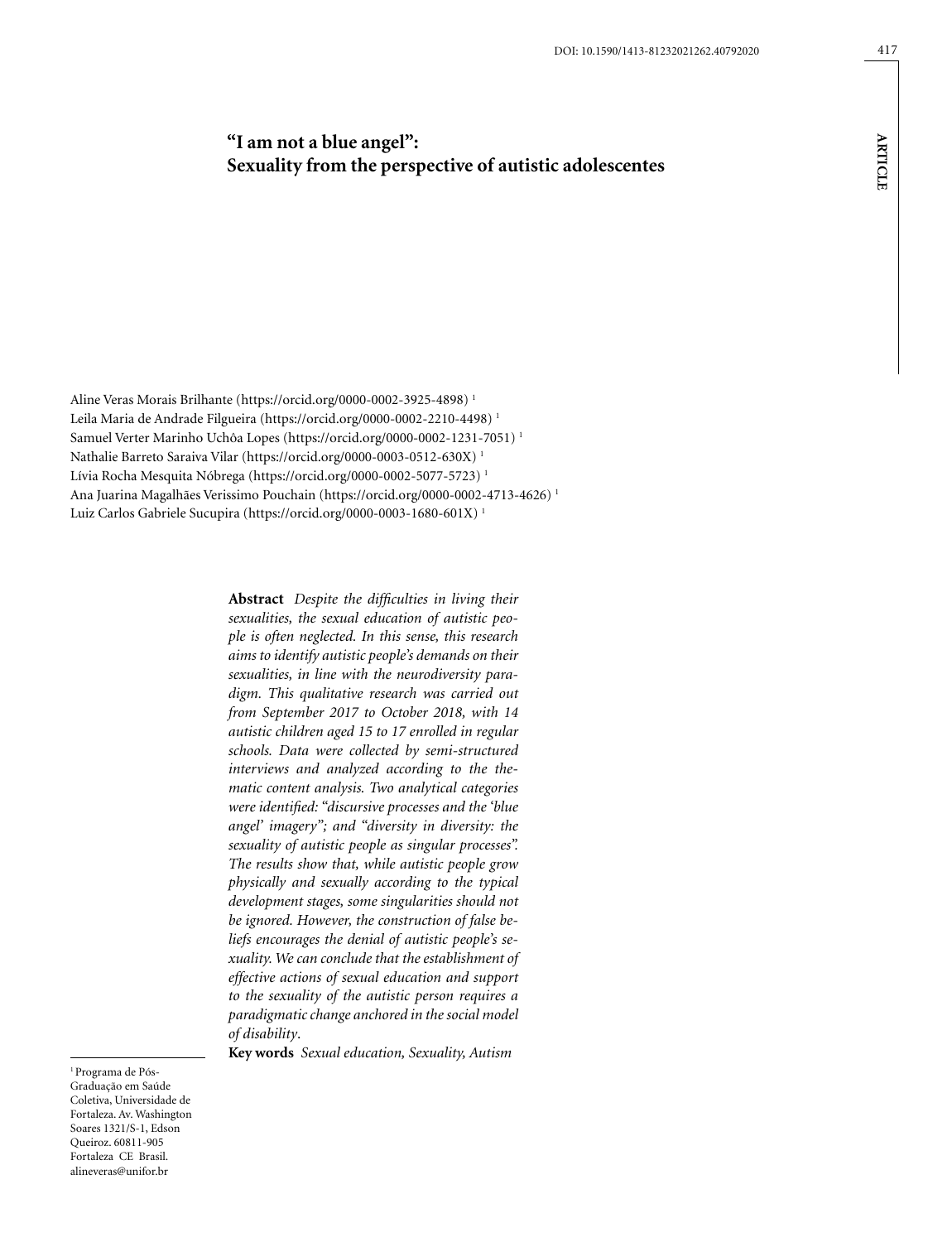# **Introduction**

Despite the growing interest of the scientific literature, autism is still a contentious field permeated by divergences and controversies<sup>1</sup>. Starting from different paradigms, some researchers have explored the psychosexual sphere of autism and stressing the need to analyze it not only from an external perspective (of parents, caregivers, or specialists) but mainly at a personal level<sup>2</sup>. In this context, it is salutary to expand research that analyzes the sexuality of this population based on subjective experiences<sup>2,3</sup>. It is particularly interesting to increase scientific production based on a paradigm coined within the autistic community, as is the case with Neurodiversity<sup>3</sup>.

The shift from the classic psychoanalytic paradigm initiated by Leo Kanner and the advancement of neurosciences culminated in the emergence of multiple autism interpretation models and, consequently, in several therapeutic approaches. Although they are different in their theoretical bases, most approaches are based on behavioral and psychopharmacological therapies, searching for a cure or control of autistic characteristics, including the so-called "inappropriate sexual behaviors"2,4.

The neurodiversity movement emerges, contrasting this perspective. Contrary to what some critics claim, this paradigm recognizes autism as a disability, although it also considers it a neurodiverse condition<sup>3</sup>. In line with the social model of disability, Neurodiversity's principal assumption is that all forms of neurological diversity must be respected<sup>3,5</sup>. Thus, therapies should not seek a cure but focus on maximizing skills, providing socio-emotional support, and promoting strategies in the face of individual and environmental demands6,7. In this context, one of the permanent claims among Neurodiversity activists refers to the autistic people's right over their body and sexuality<sup>3,8</sup>, regardless of the level of limitations, refuting the belief that autistic people are asexual or "eternal children"5 .

However, regardless of the paradigm, the literature is scarce in research on autistic people's needs concerning the sexual sphere<sup>8</sup>. To a large extent, this vacuum is associated with the understanding of disability as incapacity<sup>2,6</sup> and the silencing and disqualification of the autistic people's statements<sup>4,8,9</sup>. In this sense, this paper aims to analyze the demands of autistic people on their sexuality, in line with the neurodiversity paradigm.

### **Methods**

This qualitative research was conducted with autistic people from September 2017 to October 2018, whose preliminary data were presented at the Eighth Ibero-American Congress on Qualitative Research (CIAIQ)<sup>10</sup>. Participants were recruited by a public call on social media that gathers autistic people and relatives. Participation in the research was voluntary.

The inclusion criteria were being oralized autistic or using an alternative communication technique that would allow answering the interview. Adolescents under the age of 18 without authorization from those responsible and those with autism who did not have the communication tools to enable the interview were excluded. Fourteen oralized autists, aged between 15 and 17, attended the invitation; eight were male, five were female, and one participant identified himself as neutral gender. It is noteworthy that all were enrolled in regular schools. While oralized, one of the participants eventually used augmentative and alternative communication technologies through a cell phone application, due to selective mutism episodes. This technology was not needed in this research. Nine participants lived in Fortaleza, three in Maracanaú, one in Caucaia, and one in Eusébio, all municipalities in Ceará, Brazil.

Data was collected through semi-structured interviews that addressed the constraints faced by autistic people in experiencing their sexuality and their sexual education demands. The interviews were conducted by the same researcher who, while being the mother of an autistic child, has features that characterize her as part of the Broader Autism Phenotype (BAP)<sup>11</sup>. This particularity contributed to the establishment of rapport and is a facilitator in the interview process.

Data were analyzed according to thematic content analysis<sup>12,13</sup> based on neurodiversity as a theoretical benchmark. The informants were identified by pseudonyms chosen by them to maintain anonymity. The research project was approved by the Research Ethics Committee of the University of Fortaleza.

#### **Results**

Two analytical categories were identified: discursive processes and the "blue angel" imagery, and diversity in diversity: the sexuality of autistic people as singular processes.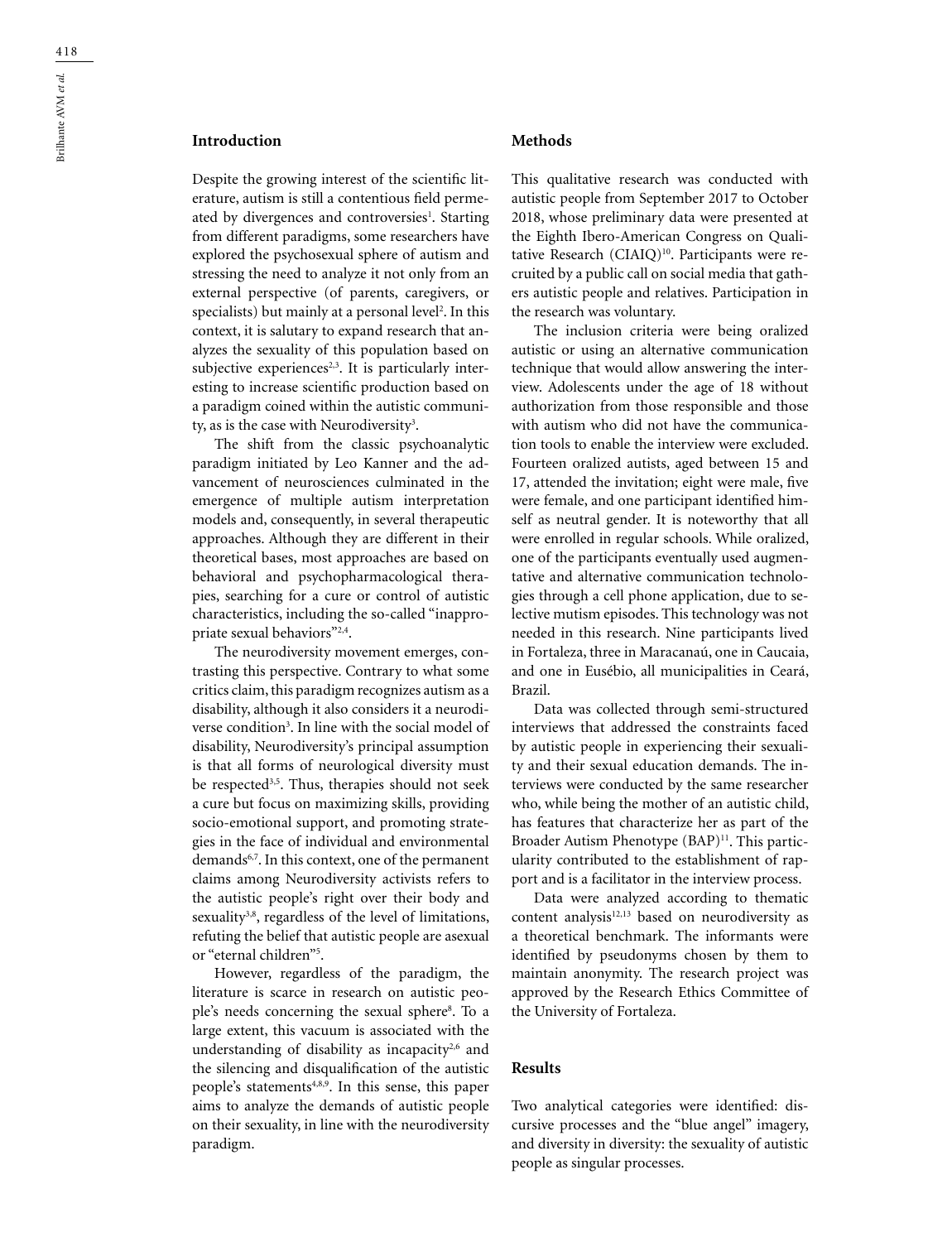419

### **Discursive processes and the "blue angel" imagery**

The difficulty of parents and teachers in recognizing autistic people as sexed people was recurrent in the statements. Informants believe that this resistance is fostered by the introjection of false beliefs about autism. The fallacy that autistic children are eternal children is contested by Elric (16 years):

*I am not a child. I have a girlfriend. However, it is still difficult for people to accept this because they want us to be children forever. It is the mental age legend.*

Elric, whose girlfriend is also autistic, considers himself to be a person with limited autonomy: he reports restrictions on leaving home without support, difficulties in school adaptation, and sensory processing disorder, which compromise activities of daily living. In bringing up these questions, Elric states:

*I know that I have my limitations. However, that doesn't give anyone the right to stop me from having a girlfriend. Moreover, my family tried this at the beginning. Even today, they treat it as if it were child's play.*

Sakura (17 years) confirms Elric's criticism of the mental age concept and the infantilization of autistic people, especially those with cognitive impairment:

*I get mad when I hear someone say 'so-and-so has the mental age of a 5-year-old child'. What is implied here is that this person needs to be protected forever.* [...] *I have friends with cognitive impairment more severe than mine. They have the same desire, but they are limited because society does not allow them to have a right over their body.*

Sakura states that there was never any intra-family dialogue on sexuality and that she was interrupted whenever she tried to approach the topic:

*I tried to ask. I tried to talk. However, everyone freaks out and can only say that I have no malice for these things because I am innocent. However, my younger sister, who is not autistic, is dating, and nobody says anything. I am not too fond of this story about autism being innocent.*

Autistic people's stereotype of innocence and the denial of sexuality gains imagery based on a metaphorical construction. The expression "blue angel" is widely disseminated to characterize autistic people and acts as a discursive process, standardizing their infantilization and contributing to female autism's invisibility, as illustrated by Jasmin's (15 years) statement:

*I am not a blue angel. I wasn't born to be an angel. I'm not asexual. Moreover, I'm a girl. This blue came about because people think autism is more prevalent in boys, and it is not. We, girls, take much longer to get the diagnosis. Moreover, the story of this blue angel makes it even more difficult.*

From the same perspective, Kalel (17 years) adds that the "blue angel" imagery contributes to the autistic people's sexuality denial:

*We are people. We desire, feel things, but it is difficult for our parents to understand, perhaps because they were conditioned to look at us as blue angels.*

#### **Diversity in diversity: the sexuality of autistic people as singular processes**

Our collaborators' statements show that the experiences and demands of autistic people regarding their sexuality are as diverse as the spectrum. Although Kalel (17 years) is considered a young man with high academic skills, he reports difficulties in socializing:

*In my case, I have a hard time dealing with people. I am very strict with my routines, and people tend to dislike me and think that I am not interested in them. I am seen as unsympathetic.*

Kalel has a brother two years younger, also autistic with severe autonomy limitations and several associated conditions. Kalel tells us about his brother, who was diagnosed with "classic autism":

*It is different with me and him* [...]*. People want him to be a child. However, he is 15 years old and has already discovered genital pleasure. Moreover, what can you do? Castrate the boy? See, some people do that. Chemical castration. This is terrible.*

Following the narrative line, Kalel reinforces that the right to sexuality of autistic people should be respected regardless of the autonomy level. However, what he observes in his daily life is, on the one hand, the brother's infantilization, and on the other, the invisibility of his demands:

*In my brother's case, people tend to think that he will always be a child. In his case, the therapist helped my parents understand that sexuality does not need to be experienced in a relationship.* [...]. *Then she worked with him and my parents the importance of leaving him be, teaching how to live it as long as it was in a private place. However, in my case, nobody thinks they need to do anything.*

Kalel also points out that the experience of sexuality and the sexual education of non-oral autistic people are compromised by the lack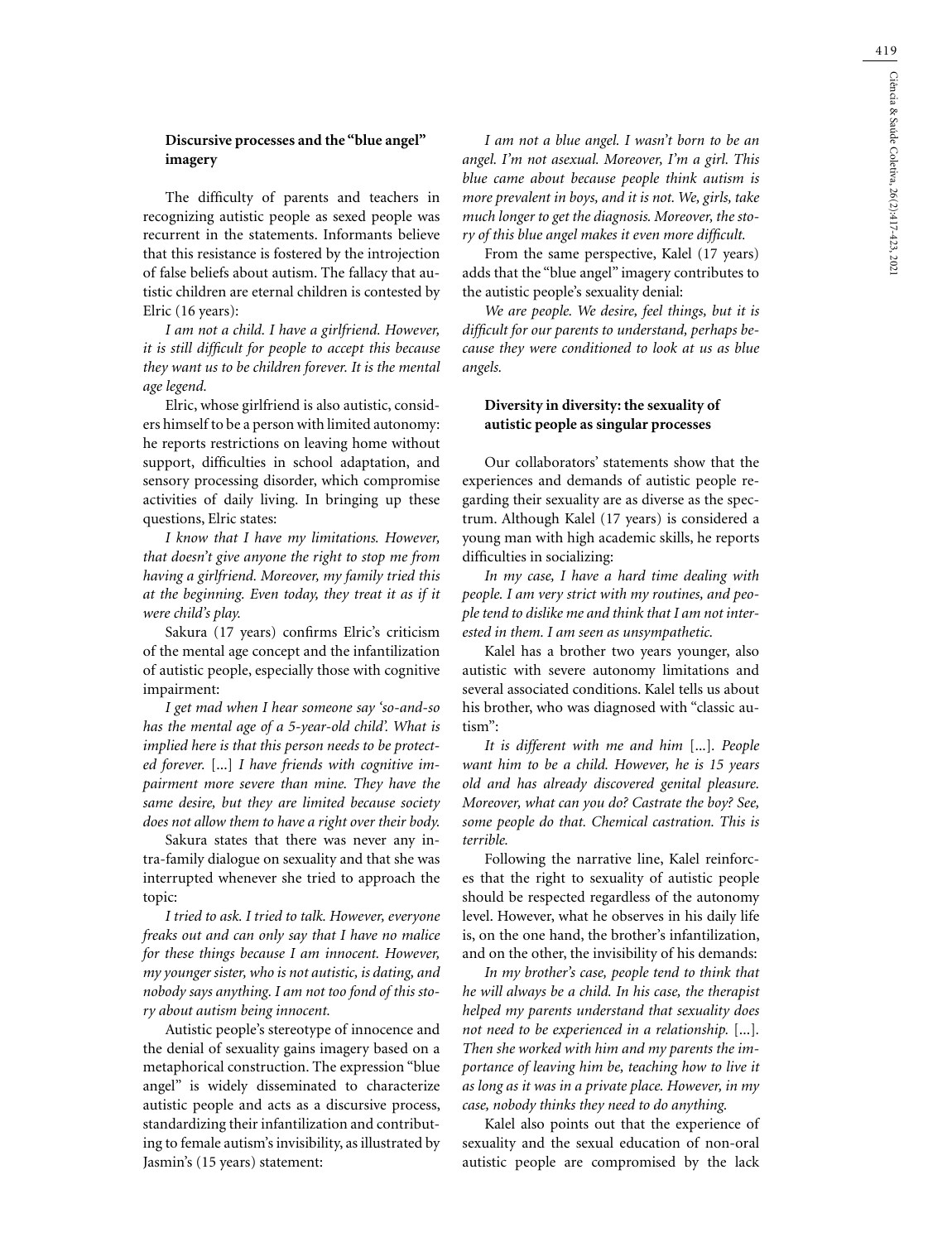of investment in augmentative and alternative forms of communication since childhood:

*Parents don't know how to talk about sex, even with non-autistic children.* [...] *Now, if the autistic person is non-verbal and does not invest in other communication forms, they will restrict the tools for guidance. In my brother's case, the therapist uses visual cues to explain the routine and everyday things, and it works.*

Luke (17 years old), like Kalel, has a brother with severely limited autonomy and cognitive impairment and corroborates the importance of preparing parents for these issues:

*the most challenging thing was my parents, especially my mother, understanding that. She kept mumbling that we are children without malice. Then I would laugh. She knows nothing.* [...] *And I will say, my brother is 11 years old, but I already said that she had to go to therapy to learn to respect his puberty because mine has already been difficult.*

The greater need for support, including communication, should not be considered an obstacle for the sexual education of autistic people, as Violet (16 years) points out:

*I didn't speak until I was seven years old. I used pictograms for a while. Today I still have difficulties speaking, as you can see. Moreover, it is not very pleasant for people to think that you have nothing to say because you don't speak.* [...] *one cannot ignore the sexuality of autistic people who do not speak. Understanding this and working on it at school, in therapy, and at home is essential* [...] *to protect people and respect them. It is horrible not to be respected as a person just because you cannot speak or cannot communicate."*

On the other hand, fewer communication hardships do not necessarily reduce sexuality's demands. Naruto (15 years) has no difficulty in speaking. However, Naruto reports difficulties in understanding social norms, which culminated in stigmatization by his peers. Regarding this aspect, he narrated the following episode:

*The teacher seemed confused about my question. Moreover, I just said that I had a hard time letting myself be touched, but I wanted to be touched. She looked at me in amazement and said that I shouldn't think about these things. However, I didn't understand why I couldn't ask this in class if it was a reproductive device class.*

After discussing this episode in his therapy and talking to his parents, Naruto reports that he understood that:

*I have to be careful because some people can abuse my sincerity. People do not usually deal with these matters well. I understood that, but it doesn't*  *change how I feel* [...]*. To make matters worse, I still became the stranger, the weirdo, and it doesn't help at all.*

Unlike Naruto, Sakura refers to the apparent ease of socialization, associated with her ability to perform:

*Some of us perform. We learn to imitate people in order to fit into spaces. People who are born women learn to pretend to adapt. That is why it is more challenging to diagnose girls.*

The ability to "perform normality" – using her words – did not facilitate Sakura's relational experience:

*I've never had a boyfriend. I wanted, I definitely wanted it because I really want to. However, I understood in therapy that I can't go out saying that because it puts me at risk. However, it turns out that performing normality is not being normal. I have a lot of food selectivity, for example. So, I don't go out with people to eat so they won't notice. That kind of thing makes it difficult.*

Besides the multiple demands and experiences, Noa (17 years old) brings up the diversity of sexual orientation and gender identity:

*I've heard: you cannot be trans, you are autistic, and there's no such thing as trans autism. Of course, there is! Moreover, people freak out when I say that I am not binary.*

Noa says the departure from hegemonic social rules makes autistic people more likely to perceive themselves with non-normative gender characteristics than neurotypical ones:

*if you think about it, this binary split doesn't make sense. It's all construction. We think objective, so these issues don't weigh so much on us.*

Thanus (17 years) defines himself as heteroromantic asexual, for not feeling sexual attraction, but being able to fall in love with other people. He believes that there is a societal resistance to admit different forms of relational experience. However, when this experience is associated with autism, disqualification is justified by disability:

*People laugh when I say I'm heteroromantic asexual. They really disqualify. It's like something a child talks about, and nobody takes it seriously. Yes, it's the same when you are autistic.*

#### **Discussion**

Our results corroborate that, although autistic people develop physically and sexually according to the typical development stages, some singularities should not be ignored. The experiences and expressions of the sexuality of autistic people are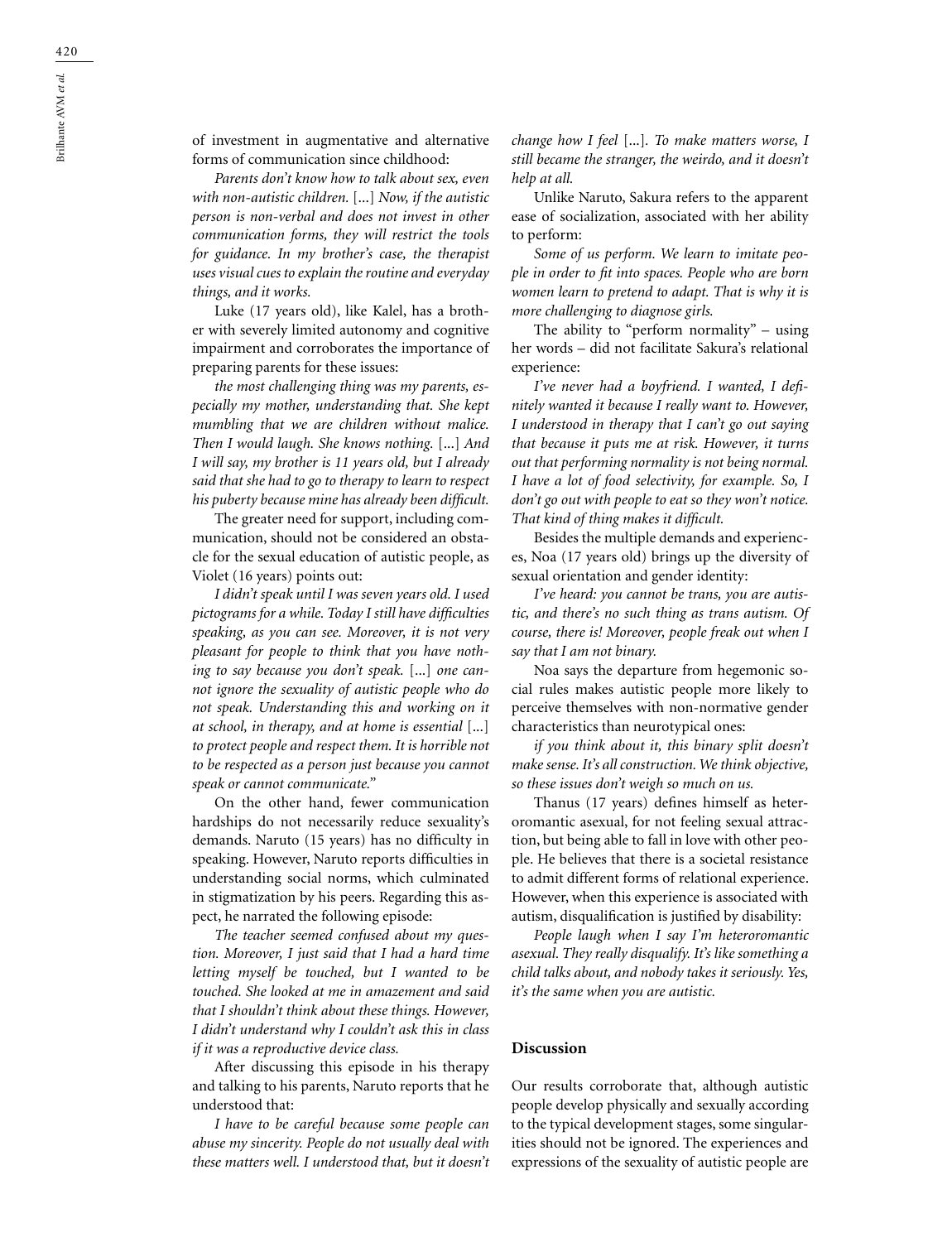as diverse as the spectrum $14$ , requiring an adaptive support structure that considers needs, desires, difficulties, and commitments<sup>2,14</sup>.

However, the results of this research show that singularities are ignored, and autistic people's sexuality is often silenced<sup>15</sup>. Literature attributes this attitude to low expectations regarding the possibility of romantic involvement and the fear of stimulating a sexual desire that would not develop spontaneously<sup>16</sup>. Paradoxically, expressions of sexuality are recognized in autistic people with more significant support needs, with a focus on their social inadequacy<sup>17</sup>.

It is worth highlighting how the discursive processes are organized to build a unique meaning for the autistic person's sexuality. The "blue angel" metaphor, criticized by our informants, creates a narrative congruence between a pathologizing disability model and the normative disciplinary society9 . In this way, the infantilization of autistic people with the greatest need for support legitimizes the pathologization of their sexualities<sup>6,9</sup>. Insofar as the limitation attributed exclusively to the condition of disability, one starts with the presumed incapacity, culminating in a limitation of investments<sup>6</sup>. In contrast, divestment fosters limitation, arresting the person in a vicious circle<sup>3,6</sup>.

The disqualification of non-normative sexual and gender expressions also appears in the results, in Noa and Thanus reports. However, their stories are not exceptions, and there is growing evidence that autistic people have greater sexual and gender diversity than neurotypical people<sup>17,18</sup>. Silencing these issues, both in academia and in media elements, at a time when autism gained prominence in television series and programs, corroborates the role of discourses – and silences – in the construction of autism's social imagery<sup>9</sup>.

These discursive processes culminate in an essential paradox: the uniformity of neglect through a dichotomous construction. While recognizing that some autistic people need more educational and therapeutic support than others, Neurodiversity refutes the binary that dichotomizes them in high or low functioning<sup>3</sup>. It is not ignored that some behaviors can expose autistic people to critical situations, making them both victims and potential perpetrators<sup>2,9</sup>, nor does the Neurodiversity paradigm presuppose the absence of therapeutic support. However, it is assumed that the limitations derive from a mix between subjective and environmental issues<sup>3</sup>. Thus, therapies must be individualized and based on educational strategies, so that each subject develops the necessary skills to know, control, and explore his/her body<sup>6,8</sup>.

On the other hand, even autistic individuals with more subtle deficits may experience socializing difficulties and require support, including adaptive sexual education<sup>2,3,19</sup>. However, the dichotomy between low and high functioning often culminates in neglecting the specific needs of people in this group<sup>3</sup>.

It is noteworthy that, although our informants had different levels of support needs, this paper shows, as a limitation, the absence of nonoral autistic patients, evidencing a gap to be filled by future studies.

#### **Final considerations**

Discussing the hegemonic metaphorical framework of autism allows us to rethink how these symbolic constructions guide educational and therapeutic actions, in a dichotomous sense of pathologization or neglect.

However, as the expressions of the sexuality of autistic people are diverse and singular, they demand an adaptive support structure that considers their particularities. However, these measures require a paradigmatic change, at the risk of changing the form and not the structure.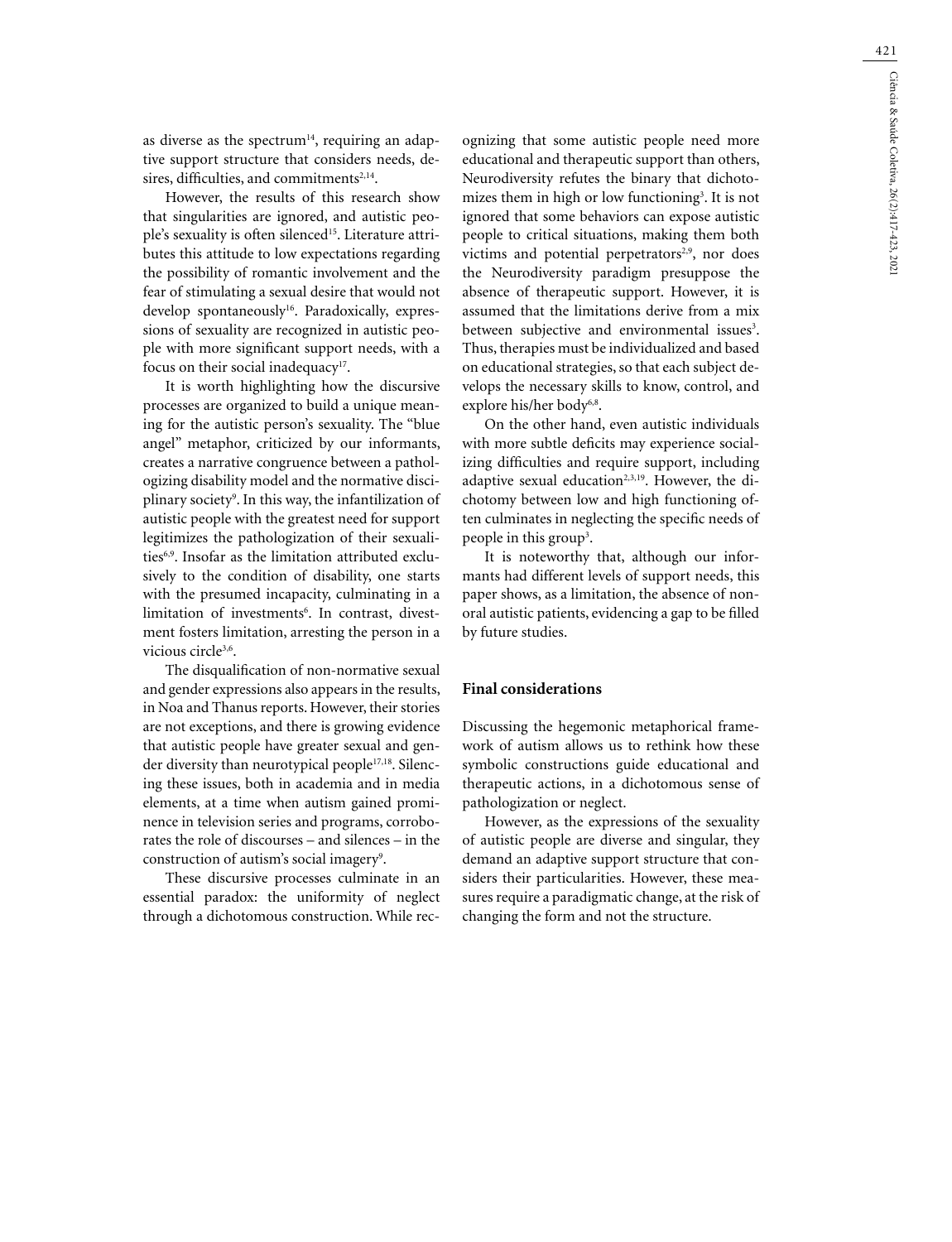# **Collaborations**

AVM Brilhante designed and coordinated the research, collected the data and participated in the data analysis and article writing. LMA Filgueira, SVMU Lopes, NBS Vilar, LRM Nóbrega, AJMV Pouchain and LCG Sucupira participated in the elaboration of the project, data analysis and article writing.

#### **References**

- 1. Rios C, Ortega F, Zorzanelli R, Nascimento RL. Da invisibilidade à epidemia: a construção narrativa do autismo na mídia impressa brasileira. *Interface* [periódico na Internet], 2015 [cited 2019 May 22]; 19(53):325-336. Available from: http://www.scielo.br/scielo.php?script=sci\_arttext&pid=S1414-32832015000200325&lng=en&nrm=iso
- 2. Parchomiuk M. Sexuality of Persons with Autistic Spectrum Disorders (ASD). *Sex Disabil* [serial on the Internet], 2019 [cited 2019 May 10]; 37:259- 274. Avaiable from: https://link.springer.com/article/10.1007/s11195-018-9534-z?shared-article-renderer
- 3. Den Houting J. Neurodiversity: An insider's perspective, *Autism* [serial on the Internet], 2019 [cited 2020 Apr 10]; 23(2):271-273. Available from: https://journals.sagepub.com/doi/full/10.1177/1362361318820 762?url\_ver=Z39.88-2003&rfr\_id=ori:rid:crossref. org&rfr\_dat=cr\_pub%3dpubmed
- 4. Beddows N, Brooks R. Inappropriate sexual behavior in adolescents with autism spectrum disorder: what education is recommended and why. *Early Interv Psychiatry* [serial on the Internet], 2016 [cited 2019 May 24]; 10(4):282-289. Available from: https://www.ncbi. nlm.nih.gov/pubmed/26265030
- 5. Kapp SK, Steward R, Crane L, Elliott D, Elphick C, Pellicano E, Russell G. 'People should be allowed to do what they like': Autistic adults' views and experiences of stimming. *Autism* serial on the Internet], 2019 [cited 2020 Apr 12]; *23*(7):1782-1792. Available from: https://journals.sagepub.com/doi/full/10.11 77/1362361319829628?url\_ver=Z39.88-2003&rfr\_ id=ori:rid:crossref.org&rfr\_dat=cr\_pub%3dpubmed
- 6. Silberman S. *Neurotribes: The legacy of autism and the future of neurodiversity*. New York: Penguim Random House; 2015.
- 7. Pantazakos T. Treatment for whom? Towards a phenomenological resolution of controversy within autism treatment. *Stud Hist Philos Biol Biomed Sci [serial on the Internet]*. 2019 [cited 2019 May 22]; 77:101176. Available from: https://www.sciencedirect.com/science/article/abs/pii/S1369848618301018?via%3Dihub
- 8. Sala G, Pecora L, Hooley M, Stokes MA. As Diverse as the Spectrum Itself: Trends in Sexuality, Gender and Autism. *Curr Dev Disord Rep* [serial on the Internet], 2020 [cited 2020 Apr 13]; 10.1007/s40474-020-00190- 1. Avaiable from: https://doi.org/10.1007/s40474-020- 00190-1
- 9. O'Reilly M, Lester JN. Social Constructionism, Autism Spectrum Disorder, and the Discursive Approaches. In: O'Reilly M, Lester J, Muskett T, editors. *A Practical Guide to Social Interaction Research in Autism Spectrum Disorders. The Language of Mental Health*. London: Palgrave Macmillan; 2017. p. 61-85.
- 10. Lopes SVMU, Vilar NBS, Pouchaim AJMV, Sucupira LCG, Nóbrega LRM, Brilhante AVM. Transtorno do Espectro Austista e Sexualidade. *Atas CIAIQ* 2018; 2:1175-1180.